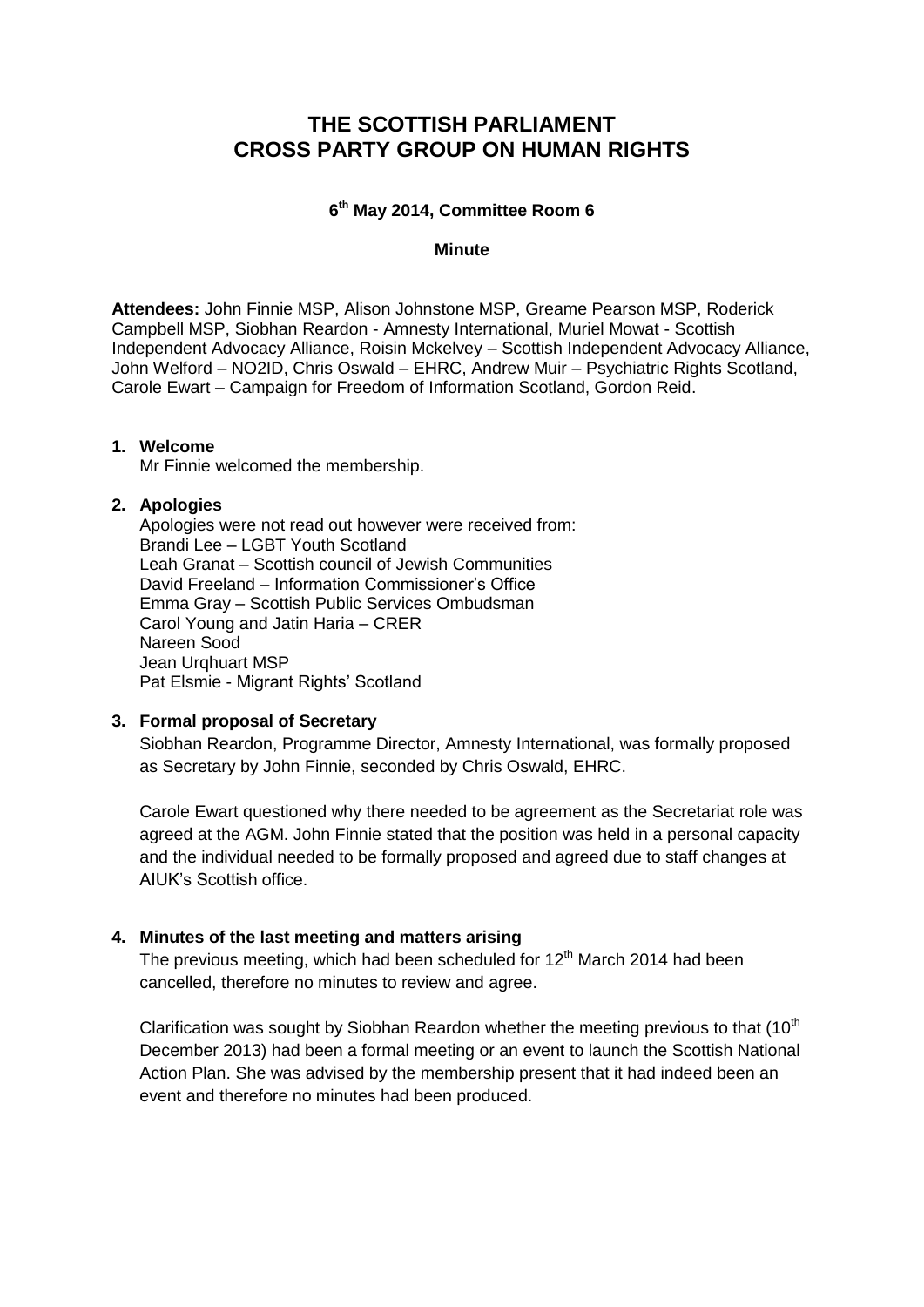## **5. Treasurer's report**

There was no Treasurer's Report for circulation. However a verbal account was read which stated that there had been no change in expenditure since the AGM. Clarification was sought as to what this amount was.

Following correspondence with Pat Elsmie, the Group's Treasurer, the current balance is at £317.69.

Carole Ewart stated that at a previous meeting, the issue of provision of tea and coffee had been discussed. An action was agreed to investigate costs for future meetings.

## **Action: Pat Elsmie to look into costs for refreshments for future meetings.**

#### **6. Parliamentary Agenda – new item for discussion**

John Finnie explained that this new item, proposed as a Standing Item, would ensure that the CPG had regard to the Parliamentary Legislative Programme and be an opportunity for scrutiny with regard to human rights promotion and protection.

When explaining the ethos behind the proposed Standing Item, John Finnie MSP reported to the Group that he had taken up a Rapporteur Portfolio, between the Justice Committee and the Scottish Human Rights Commission to ensure that there was human rights scrutiny and direct engagement with the Scottish National Action Plan.

Discussion at the meeting centred around the Procurement Bill which was currently at Stage 3.

Carole Ewart questioned whether there was an issue about Scottish Parliamentary Committees not having an understanding of human rights and whether this would not be addressed by a Human Rights Committee. John Finnie stated that this issue had been discussed at length in the past and there was no support for such a proposition amongst parliamentarians.

It was agreed by the membership that the Standing Item was a good idea and should continue – with no one in disagreement.

#### **7. The Scottish Independence Referendum and Human Rights**

Alison Johnstone MSP, Graeme Pearson MSP and Roderick Campbell MSP spoke with the membership regarding their respective parties' views on human rights within the context of the Scottish Independence Referendum.

There was then a Q&A session.

John Finnie explained that invitations had been extended to every political party represented at the Scottish Parliament.

## **NB. The minutes reflect that Alison Johnstone MSP, Graeme Pearson MSP and Roderick Campbell MSP left at this point and therefore the meeting is not quorate.**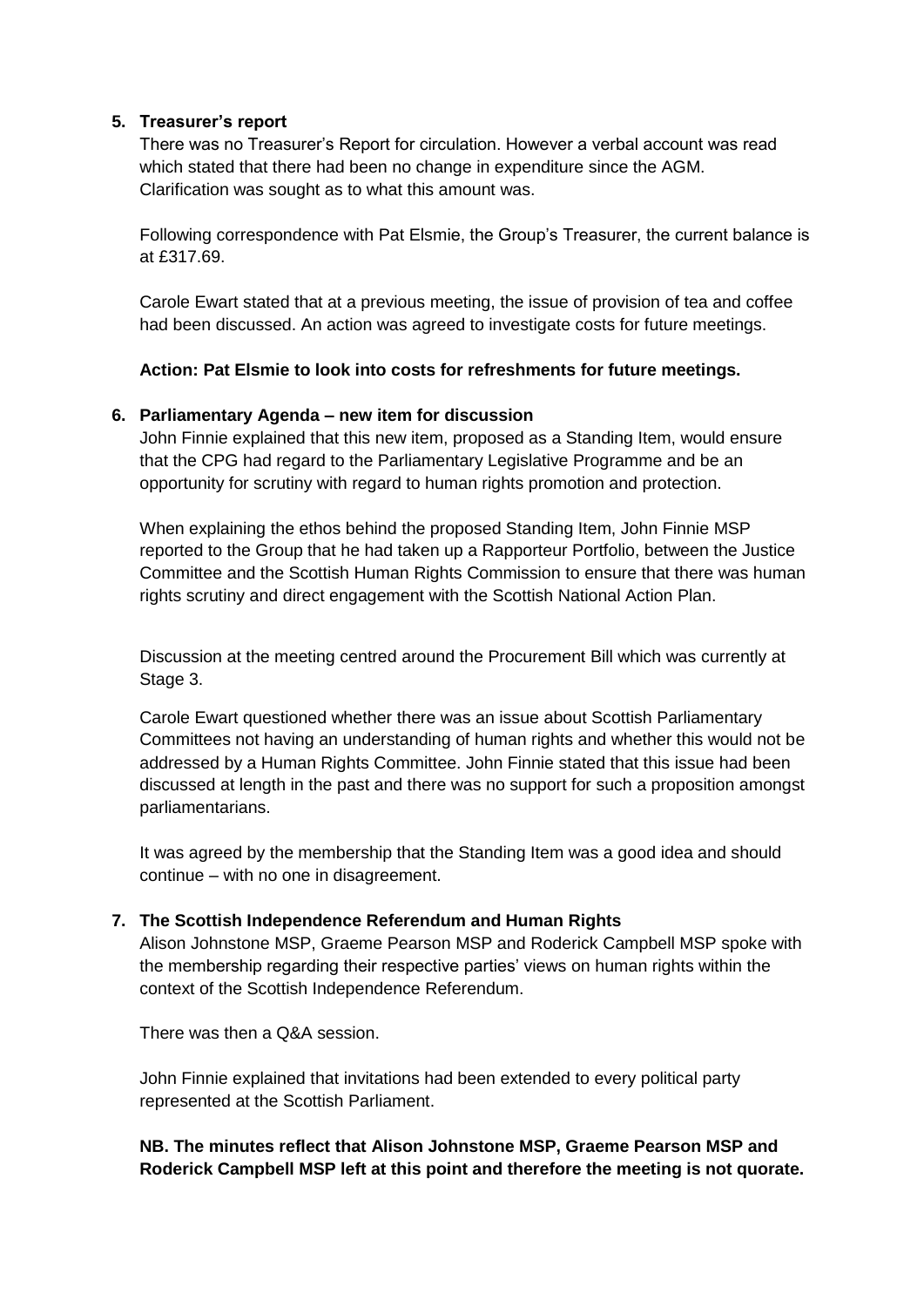# **8. AOCB – these should be submitted in advance of the meeting if possible so that all pertinent issues can be discussed by the group.**

John Finnie raised the issue of poor attendance at recent CPGs and how this may be improved at future meetings.

Carole Ewart raised the issue of asking members of the CPG to re-apply for membership, stating that this may reduce numbers of attendees at future meetings.

John Finnie explained that the re-application process was a way to re-invigorate attendance rather than eliminate individuals and organisations from membership and that the current low level of attendance reflected the need to re-invigorate and engage with members and potential members.

**Andrew Muir** - **Psychiatric Rights Scotland** raised an issue with regard to Mental Health Bill and the ramifications of the UNCRPD on this proposed legislation.

This prompted a discussion with regard to the remit and function of the CPG. John Finnie suggested that the CPG on Human Rights was not always the appropriate forum for issues such as those which Andrew Muir raised – and perhaps alternative CPGs were better placed.

Carole Ewart suggested to Andrew Muir that a more suitable way forward would be to contact organisations representing and campaigning on behalf of individuals with disabilities. It was suggested that Andrew Muir contact Inclusion Scotland – and that he share this information with Hunter Watson, who had raised similar issues in the past.

## **Action: Andrew Muir to contact Inclusion Scotland**

#### **Fiona Sinclair – Autism Rights:**

1) How may individuals and groups in civil society in Scotland raise human rights issues with the parliament through the Human Rights CPG?

2) How much of this kind of correspondence does the Human Rights CPG receive? 3) Is there an expectation within the Scottish body politic that `somebody else will deal with these issues`, and so nobody ever does?

In answering these questions, John Finnie stated –

1) The group is open to everyone who has a professional or personal interest which is within the remit of the group.

2) Not a great deal.

3) There was a need to identify specific issues and how best to address them.

#### **Maureen H Falconer - Information Commissioner's Office – Scotland**